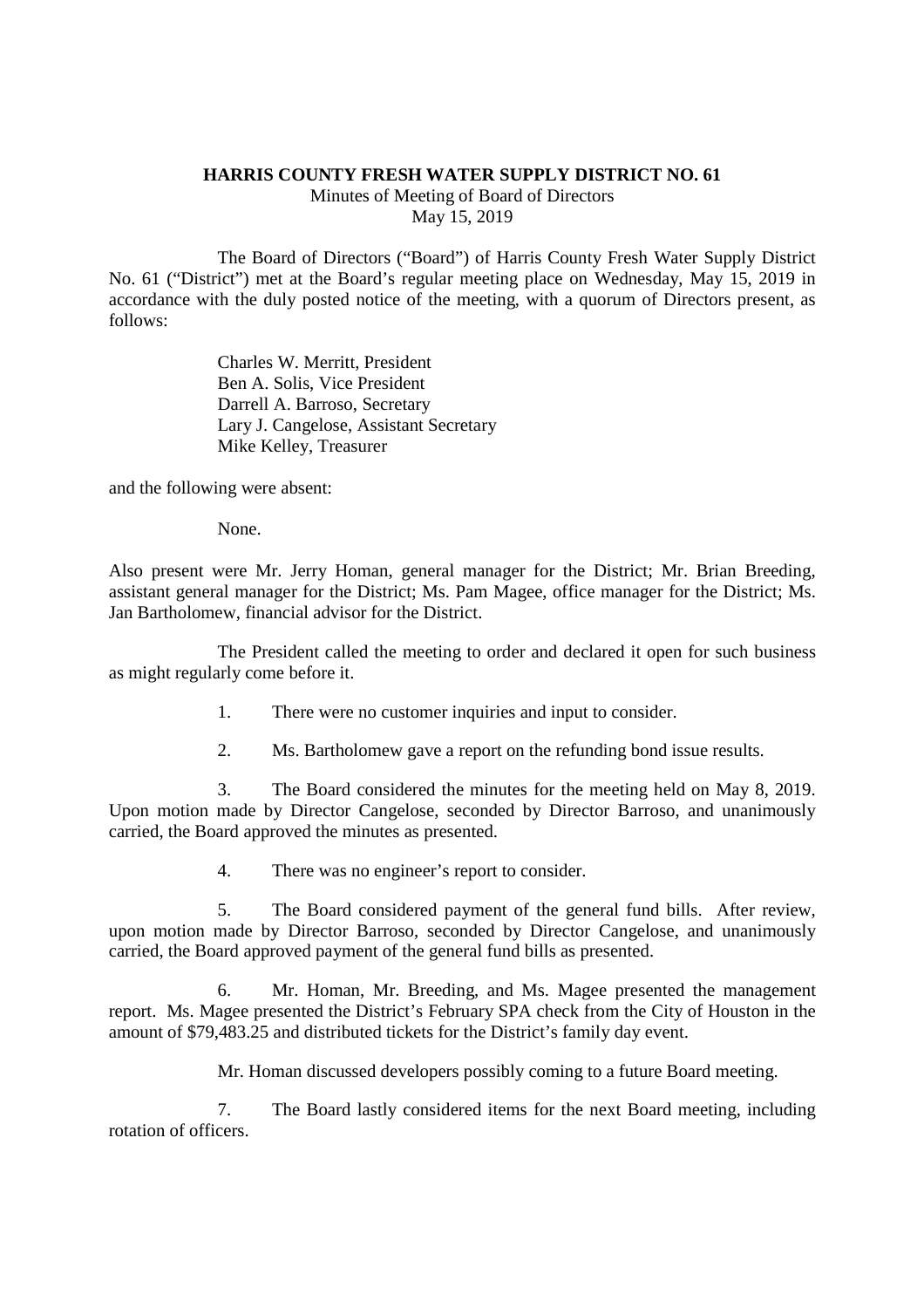There being no further business to come before the Board, the meeting was adjourned.

**Secretary**